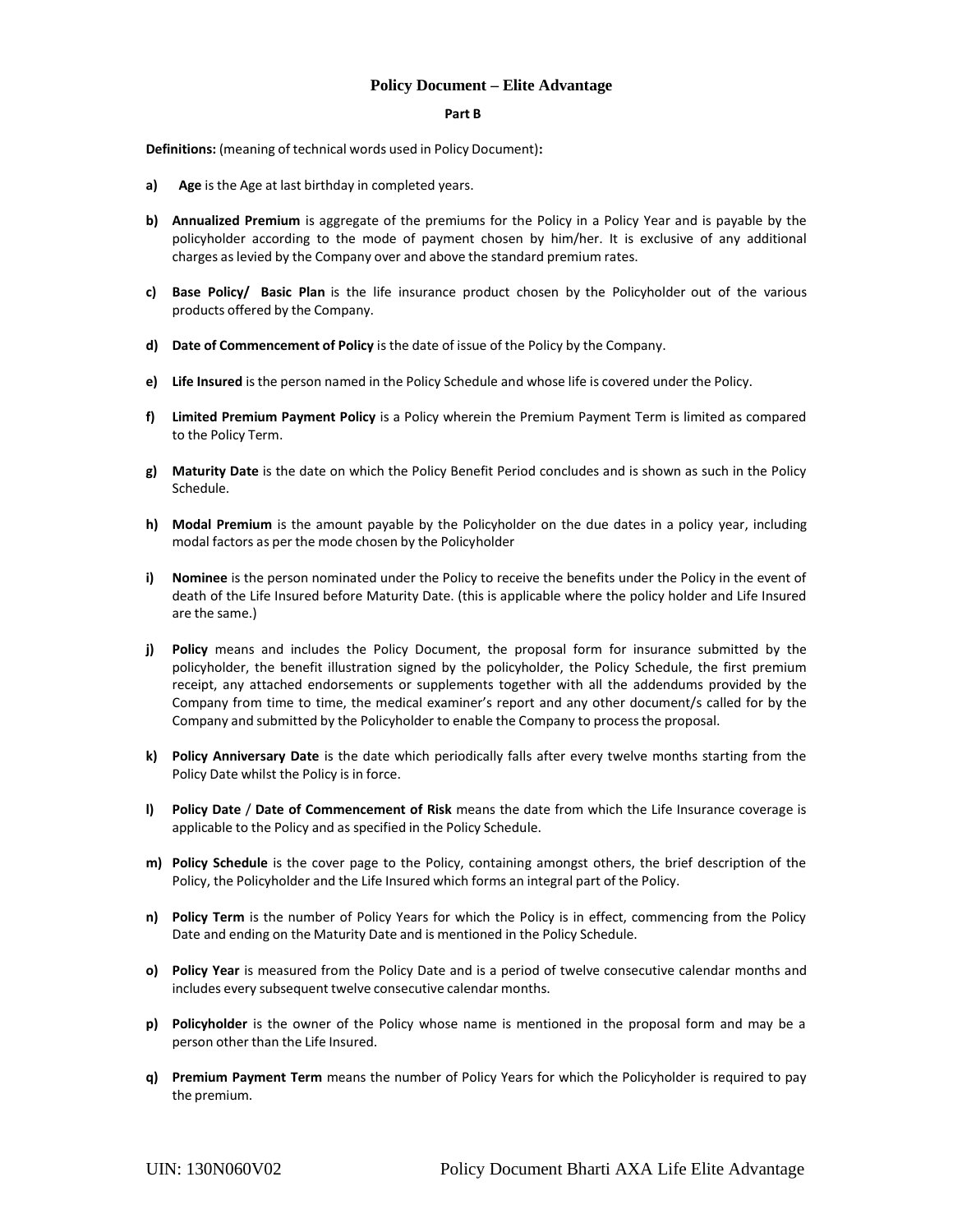- **r) Rider** is an optional Insurance cover which can be purchased alongwith the Basic Plan. It provides additional benefits to the Policyholder/ Life Insured. It is not a standalone document and should be read alongwith Basic Plan.
- **s) Rider Premium:** is the premium payable for the Rider/(s) chosen by the Policyholder and is mentioned in the Policy Schedule.
- **t) Sum Assured on Death** means an assured amount which becomes payable on the death of the Life Insured.
- **u) Sum Assured on Maturity** means the guaranteed amount which becomes payable at the end of Maturity Payout Period.
- **v) The Company /Company** means Bharti AXA Life Insurance Company Limited.
- **w) You/Your/Yours** refers to the Policyholder and shall also include the Life Insured, where the Policyholder and Life Insured are different persons.

\*\* The terms defined above shall also act as a reference guide to the Policy document in terms of IRDA **Circular No. IRDA/LIFE/CIR/MISC/050/03/2013 dated 12 March 2013'**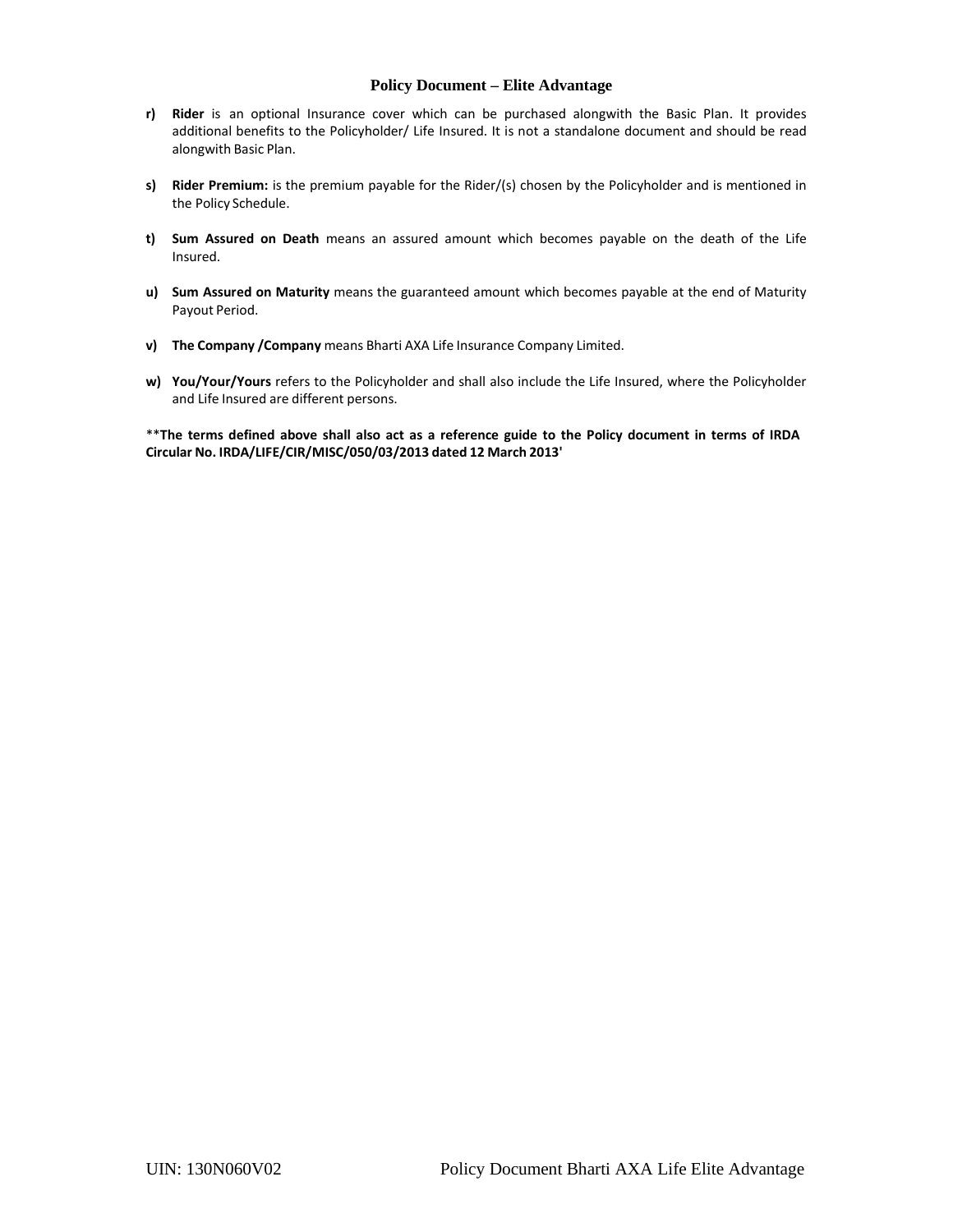### **PART C**

### **Benefits payable**

### **1. Death Benefit**

In case of unfortunate event of death of the Life Insured during the Policy Term, the following benefits will be payable to the Nominee, subject to Policy being in force. The Sum Assured on death will be the higher of:

- a) Sum Assured on Maturity
- b) 11 times Annualized Premium
- c) 105% of all premiums paid till date of death (excluding any additional charges aslevied by the Company over and above the standard premium rates).

In the event of death of the Life Insured:‐

- a. during the grace period allowed for payment of due premium: the Death Benefit (after deducting the unpaid due Premium) shall be payable
- b. while the policy is in lapse status:‐ no benefit shall be payable
- c. when the policy is in paid up status:‐ Paid up value as specified in Part D sub section 2B be payable
- d. during the Maturity Payout Period:‐ No Death Benefit shall be Payable in case of Death of Life Insured during the Maturity Payout Period. The unpaid Guaranteed Payout will be paid to the Nominee as per the Schedule mentioned in Part C section 2 and the Sum Assured on Maturity will be paid at the end of 20<sup>th</sup> year. The Nominee has an option to take the Maturity Payout as a lump sum at anytime during the Maturity Payout Period. The Lump sum shall be calculated as Net Present Value of future payouts. The Net Present Value is present value of all future payouts discounted at a certain rate. The rate at which it will be discounted is guaranteed at 5% p.a.

On death of the Policyholder (where the Policyholder and Life Insured are different), the Legal heirs of the Policyholder may succeed the erstwhile Policyholder. If none of the Legal heirs are willing to become the Policyholder therein, then the surrender value as applicable will be paid in accordance with the relevant provisions of the Policy to the person/s entitled to receive the same as per law and accordingly all Policy benefits shall stand extinguished.

## **2. Maturity Benefit**

If the Life Insured survives till the Maturity date of the Policy and that all premiums are duly paid, then the benefits as mentioned below will be paid to the Policyholder

- 1. Guaranteed Payout: A percentage of Sum Assured on Maturity is paid during the Maturity Payout Period till the end of the 19<sup>th</sup> year. The frequency of the Guaranteed Payout will be Annual/Semi Annual/Quarterly as chosen by the Policyholder.
- 2. Sum Assured: 100% of Sum Assured on Maturity is paid at the end of  $20^{th}$  year, from the Date of Commencement of Policy.

The percentage of Guaranteed Payout depends upon the Policy Term, Premium Payment Term and the Premium amount as mentioned below.

| Policy<br>Term | Premium<br><b>Payment Term</b> | <b>Guaranteed Payout</b><br>(End of year) | Annualized<br>Premium (Rs) | Guaranteed Payout as a %<br>of Sum Assured on Maturity |
|----------------|--------------------------------|-------------------------------------------|----------------------------|--------------------------------------------------------|
|                |                                | $10^{th}$ to $19^{th}$ year               | 24000-49,999               | 8.5%                                                   |
| 10 years       | 5 years                        |                                           | 50,000-99,999              | 9%                                                     |
|                |                                |                                           | 100,000 and above          | 9.5%                                                   |
| 12 years       | 7 years<br>12 years            | $12^{th}$ to $19^{th}$ year               | 15000-49,999               | 8.5%                                                   |
|                |                                |                                           | 50,000-99,999              | 9%                                                     |
|                |                                |                                           | 100,000 and above          | 9.5%                                                   |
| 12 years       |                                | $12^{th}$ to $19^{th}$ year               | 12000-49,999               | 8.5%                                                   |
|                |                                |                                           | 50,000-99,999              | 9%                                                     |
|                |                                |                                           | 100,000 and above          | 9.5%                                                   |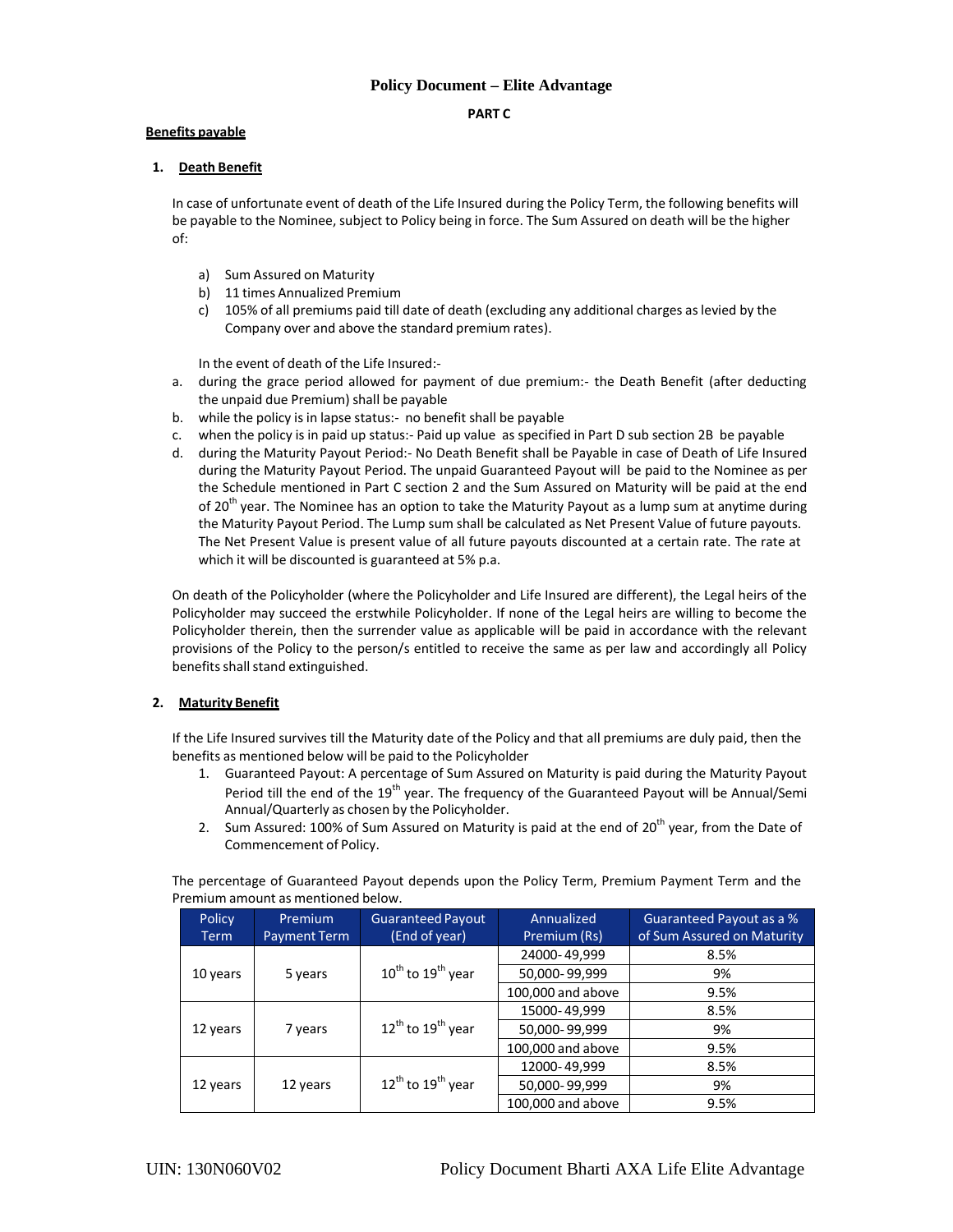a. The Policyholder has an option to take the above mentioned Maturity Benefit as a lump sum at anytime during the Maturity Payout Period. The lump sum shall be calculated as a Net Present Value of future payouts. The Net Present Value is present value of all future payouts discounted at a certain rate. The rate at which it will be discounted is guaranteed at 5% p.a.

#### **Maturity Payout Period**

For Policy term of 10 years Maturity Payout Period is from the end of  $10^{th}$  year till the end of  $20^{th}$  year. For Policy term of 12 years Maturity Payout Period is from the end of  $12^{th}$  year till the end of  $20^{th}$  year.

In case of death of the Life Insured during the Maturity Payout Period (where the Policyholder and Life Insured are different), the outstanding maturity benefits will be paid to the Policyholder (Nominee)

In case of death of the Life Insured during the Maturity Payout Period (where the Policyholder and Life Insured are the same), the outstanding maturity benefits will be paid to the Nominee.

In case of death of both the Life Insured and the nominee during the Maturity Payout Period, the outstanding maturity benefits will be paid to the legal heirs of the policyholder.

### **3. Surrender**

Subject to the Policy being in force:

1. for Premium Payment Term of 5 years and 7 years, the Policy acquires a surrender value provided at least two Annualized Premium have been paid.

2. for Premium Payment Term of 12 years, the Policy acquires a surrender value provided three annualized premium have been paid.

On surrender of the Policy a lump sum amount equal to Guaranteed Surrender Value will be paid to the Policyholder subject to the Policy being in force and the Policy gets terminated. The Guaranteed Surrender Value is calculated as the Guaranteed Surrender Value factor (as shown in Part D of section 3A) \* Premiums paid till the date of surrender. The Company shall declare special surrender values as defined in Part D section 3B, at such other rates not less than the Guaranteed Surrender Values. These rates are not guaranteed and will be declared by the Company from time to time, subject to prior approval from IRDA. The Special Surrender Value shall always be greater than or equal to the Guaranteed Surrender Value.

### **4. Grace Period**

Grace period is the time extended by the Company to facilitate the Policyholder to pay the unpaid premium, in case the premium/s had not been paid as on the Due date. The Policyholder gets 30 days Grace Period to pay the premiums which fell due and the benefits under the policy remain unaltered during this period.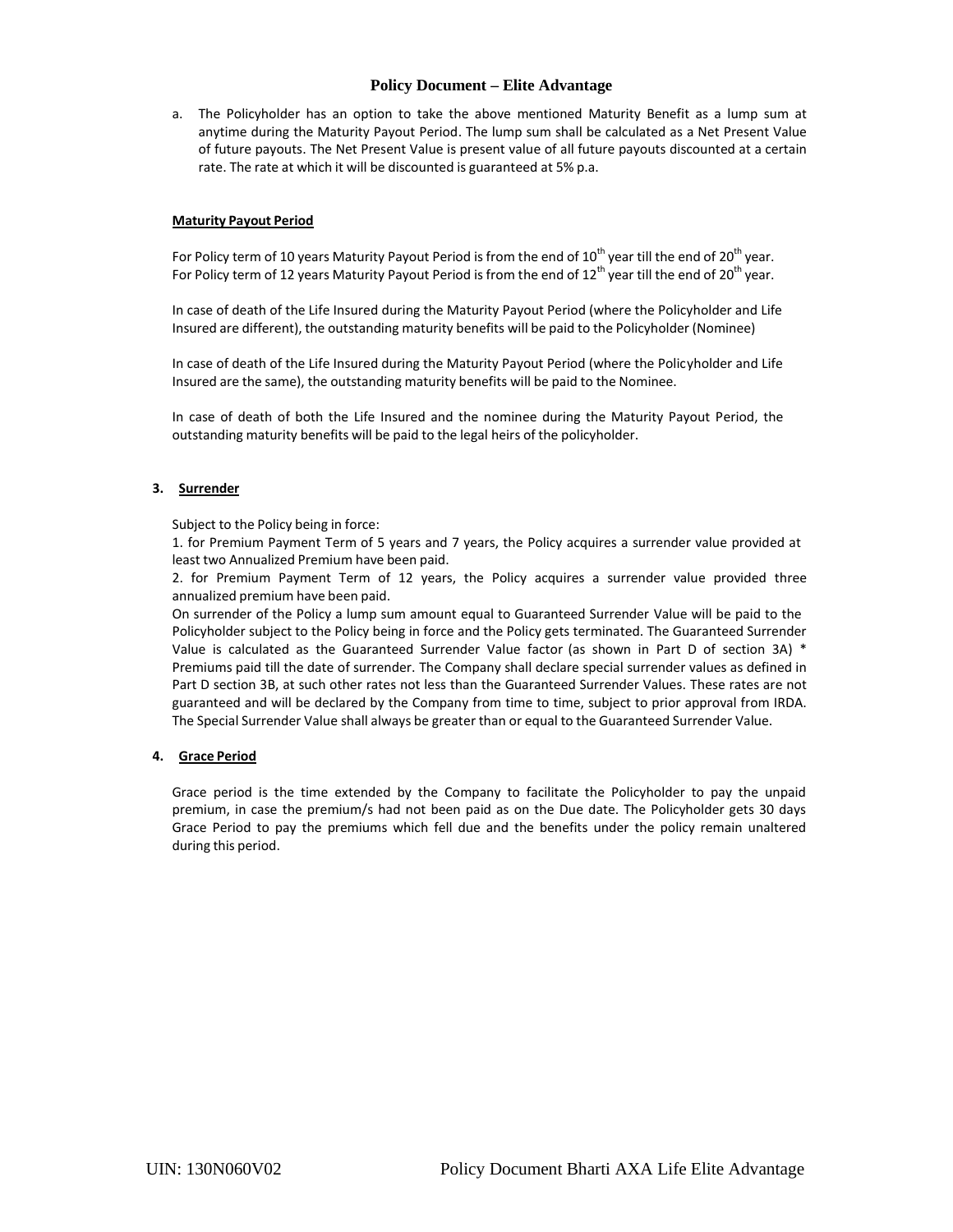#### **PART D**

#### 1.**Free Look Period**

If Policyholder disagrees with any of the terms and conditions of the Policy, there is an option to return the original Policy along with a letter stating reason/s within 15 days of receipt of the Policy. The Policy will accordingly be cancelled and the Company will refund an amount equal to the Premium paid and may deduct a proportionate risk premium for the period on cover, the medical expenses incurred by the Company (if any) and the stamp duty charges. All rights of the Policyholder under this Policy shall stand extinguished immediately on cancellation of the Policy under the free look option.

If the Policy is opted through Insurance Repository (IR), the computation of the said Free Look Period will be as stated below:‐

For existing e-Insurance Account: Computation of the said Free Look Period will commence from the date of delivery of the e mail confirming the credit of the Insurance policy by the IR.

For New e-Insurance Account: If an application for e-Insurance Account accompanies the proposal for insurance, the date of receipt of the 'welcome kit' from the IR with the credentials to log on to the e‐Insurance Account(e IA) or the delivery date of the email confirming the grant of access to the eIA or the delivery date of the email confirming the credit of the Insurance policy by the IR to the eIA, whichever is later shall be reckoned for the purpose of computation of the free look period.

#### 2.**Discontinuance of due premiums**

#### **2A Lapsation of Policy**

If the premium is not paid on the due date or during the grace period, the Policy shall lapse with effect from the date of such unpaid premium. Lapsation of the Policy shall extinguish all the rights and benefits which the Policyholder is entitled to under the Policy.

#### **2B Paid Up Policy**

If the Policyholder has paid at least two Annualized Premium/s for premium payment term of 5 years and 7 years and three Annualized Premiums for premium payment term of 12 years and has not paid any further premiums due to any reason, the Policy will automatically be converted into paid up. Once the Policy becomes paid up the benefits will be reduced to a paid up value which will be payable either on death or at maturity or on surrender of the Policy.

The Paid up value of your policy will be calculated as below:

Paid up Value on Maturity

- 1. The paid up value shall be calculated as follows;
- Guaranteed Payout: A percentage of Reduced Sum Assured on Maturity shall be payable during the Maturity Payout Period. The percentage of Guaranteed Payout depends upon the Premium Payment Term and the Premium Band as mentioned in Part C Section 2.
- Reduced Sum Assured on Maturity shall be paid out at the end of the  $20<sup>th</sup>$  year from the date of commencement of the policy.

Where Reduced Sum Assured on Maturity will be calculated as Number of annualized premiums paid X Sum Assured on Maturity Premium payment term

2. In case the Policyholder chooses to receive the maturity payout as a lumpsum then the Paid Up Value will be

= Number of annualized premiums paid X (NPV of Maturity Benefit at a guaranteed rate of 5% pa.) Premium Payment Term

Paid up value on Death = Number of Annualized Premiums paid X Sum Assured on death Premium Payment Term

In case of surrender of a paid up policy, the benefits payable on Surrender will be calculated asfollows Paid Up value on surrender **=** Paid up Value on Maturity \* (surrender value factor / 1000)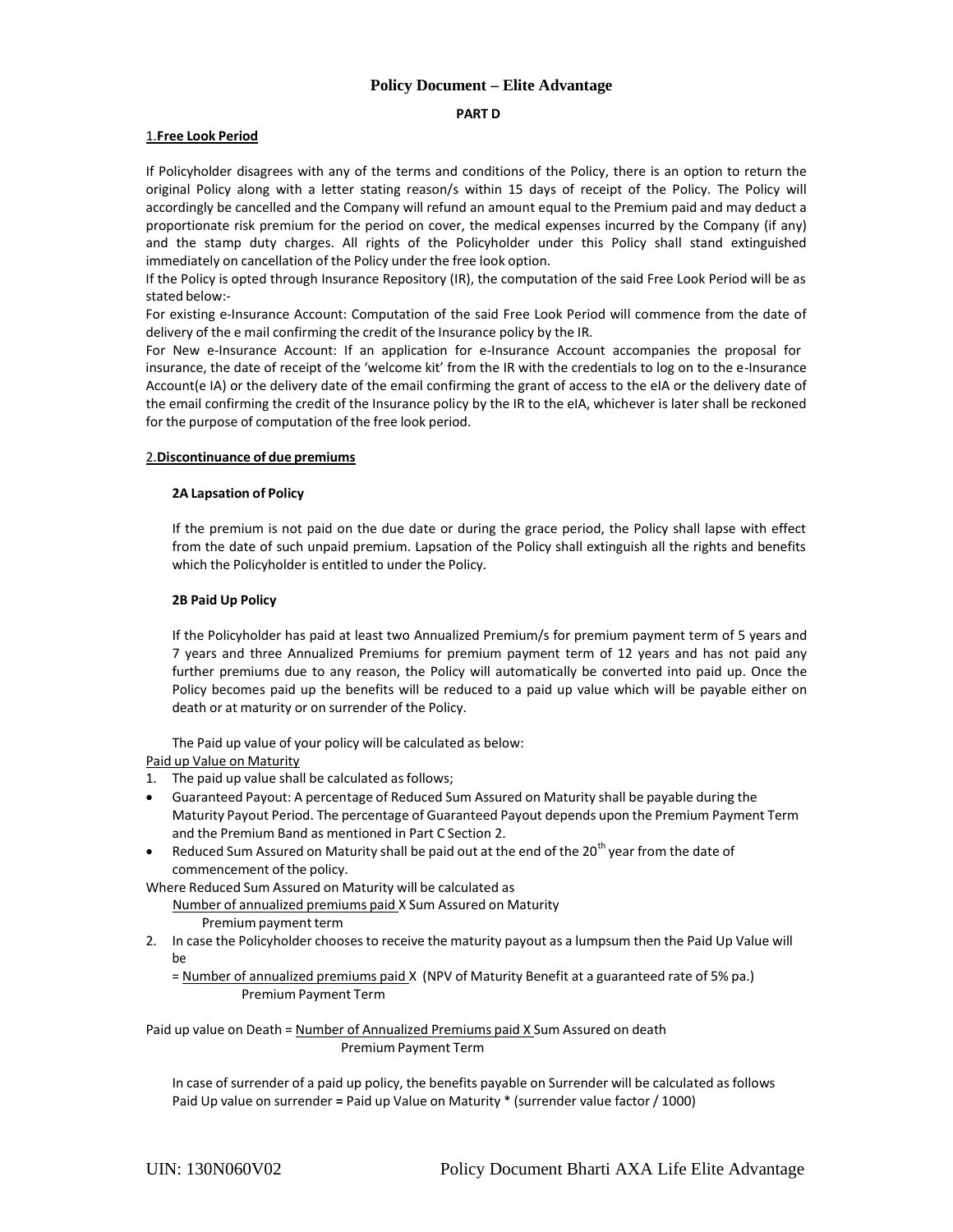#### **3. Surrender Benefits**

#### **3 A Guaranteed Surrender Value:**

The Policy acquires a Surrender Value provided at least two annualized premium (in respect of premium payment term of 5 and 7 years) and three annualized premium (in respect of premium payment term of 12 years) have been paid. The guaranteed Surrender Value Factors as a percentage of premiums paid are as mentioned in the table below:

| <b>Premium Payment</b>  |         |         |          |
|-------------------------|---------|---------|----------|
| <b>Term/Policy Year</b> | 5 years | 7 years | 12 years |
| 1                       |         |         |          |
| 2                       | 30%     | 30%     |          |
| 3                       | 30%     | 30%     | 30%      |
| 4                       | 50%     | 50%     | 50%      |
| 5                       | 50%     | 50%     | 50%      |
| 6                       | 55%     | 55%     | 55%      |
| 7                       | 60%     | 60%     | 60%      |
| 8                       | 65%     | 65%     | 65%      |
| 9                       | 70%     | 70%     | 70%      |
| 10                      | 75%     | 75%     | 75%      |
| 11                      |         | 80%     | 80%      |
| 12                      |         | 80%     | 80%      |

#### **3 B Special Surrender Value:**

The Company may declare Special Surrender values at such other rates not less than the Guaranteed Surrender Values as specified above. These rates are not guaranteed and will be declared by the Company from time to time, subject to prior approval from IRDA.

On surrender of the policy a lump sum amount equal to higher of Special Surrender Value and Guaranteed Surrender Value as defined in the table above, will be paid to the Policyholder and the contract gets terminated.

The Surrender Value payable will be subject to any statutory or any other restrictions as may be applicable. Surrender of the Policy shall extinguish all rights and benefits of the Policyholder under the Policy

#### **4.Reinstatement**

The Reinstatement will be as per the Board approved underwriting policy.

The effective date of reinstatement is the date on which the below conditions are satisfied and the risk is accepted by the Company. The reinstatement of the Policy may be on terms different from those applicable to the Policy before it lapsed. The reinstatement will take effect only on it being specifically communicated by the Company.

A Policy which has lapsed may be reinstated for full benefits subject to the following conditions:

- a) The application for reinstatement is made within two (2) years from the date of first unpaid premium
- b) Satisfactory evidence of insurability of the Life Insured is produced,
- c) Payment of an amount equal to all unpaid premiums together with interest at such rate as the Company may charge for such Reinstatement, as decided by the Company from time to time.
- d) Terms and conditions as may be specified by the Company from time to time.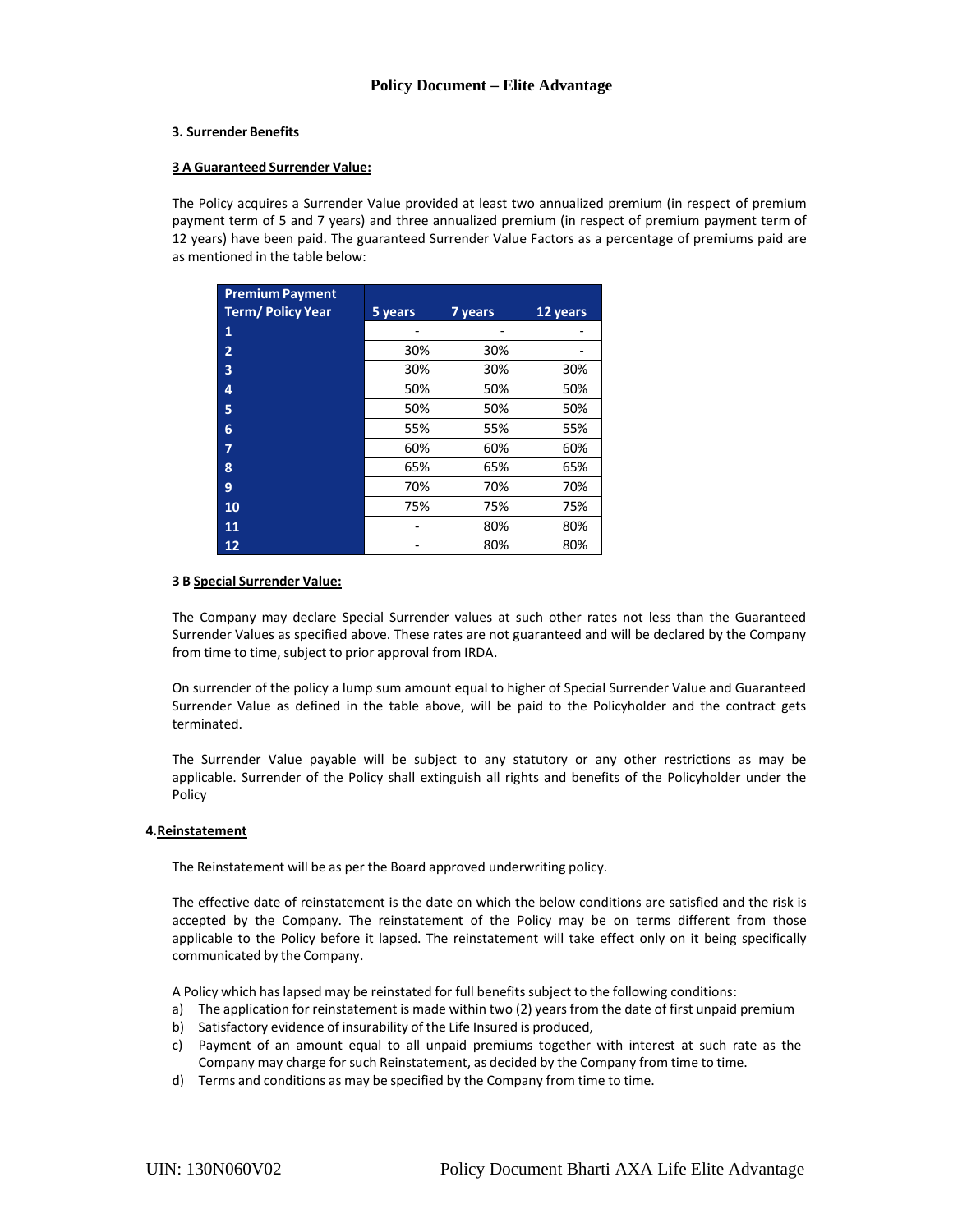**If the Policy is in lapsed status:‐** In the event of death of the Life Insured during the reinstatement period, no benefit is payable to the Nominee.

In the event of survival at the end of reinstatement period and if the Policy is not reinstated, the Policy shall be terminated and no benefit is payable.

**If the Policy is in paid up status:‐** If the Paid up Policy is not reinstated within the period allowed for reinstatement, the Policy shall continue to be in the paid up status and Paid up Value as mentioned in Part D sub section 2B shall become payable at Maturity or on death.

## **5. Suicide**

The Policy shall be void if the Life Insured, whether sane or insane, commits suicide resulting in death directly or indirectly as a result of such suicide within

- a) one year of the Date of Commencement of Policy; or
- b) one year from the date of the latest reinstatement of the Policy.

In the above scenarios, the Company shall make the following payouts:

- in the event of (a) above, the Premium paid towards the Policy as on the date of death will be refunded.
- in the event of (b) above, the higher of 80% of premiums paid till date of death or the Surrender Value as on the date of death will be paid.

## **6. Claims**

The Company would require the following primary documents in support of a claim at the stage of claim intimation under the Policy:

**For Surrender/ Maturity Benefit**: The original Policy;

**For Death Benefit**: The original Policy(entire book let) , Death Certificate of the Life Insured , Claimant's Statement and KYC Document of the Nominee or beneficiary .

The Company is entitled to call for additional documents, if in the opinion of the Company such additional documents are warranted to process the claim.

### **7. Loan**

Loans may be granted by the Company to the Policyholder provided all Premiums due till date of loan application stand paid and policy has acquired Surrender Value. The loan which may be granted shall always be within the applicable Surrender Value of the Policy and shall be subject to the terms and conditions as applicable from time to time:

- The minimum amount of loan for a Policy is Rs.15, 000.
- The maximum amount of loan will not exceed 70% of the acquired Surrender Value.
- The Policyholder shall assign the Policy absolutely to and be held by the Company as security for repayment of the loan and interest/allied charges thereon;
- The loan shall carry interest at the rate specified by the Company at the time of advancing the loan. The interest rate in a policy loan is not fixed and could be reviewed by the Company on 1st of July every year. This interest rate shall not exceed the sum of (5% and the Base lending rate of State Bank of India at the time of declaration.) The current rate of interest on policy loan is 13.38% pa.
- In case the policy is in paid up status, then the outstanding loan amount together with the interest shall not be equal to or exceed the Surrender Value of the Policy at any point of time. In case the outstanding loan amount with interest is greater than or equal to the surrender value, the policy shall stand terminated and all future benefits will cease to exist.
- Other terms and conditions as prescribed by the Insurer from time to time.

## **8. Termination**

The Policy will terminate on the earliest of the following:

- a) On the date the Company receives valid application for surrender from the Policyholder and payment of surrender benefits or
- b) The Maturity date of the Policy; or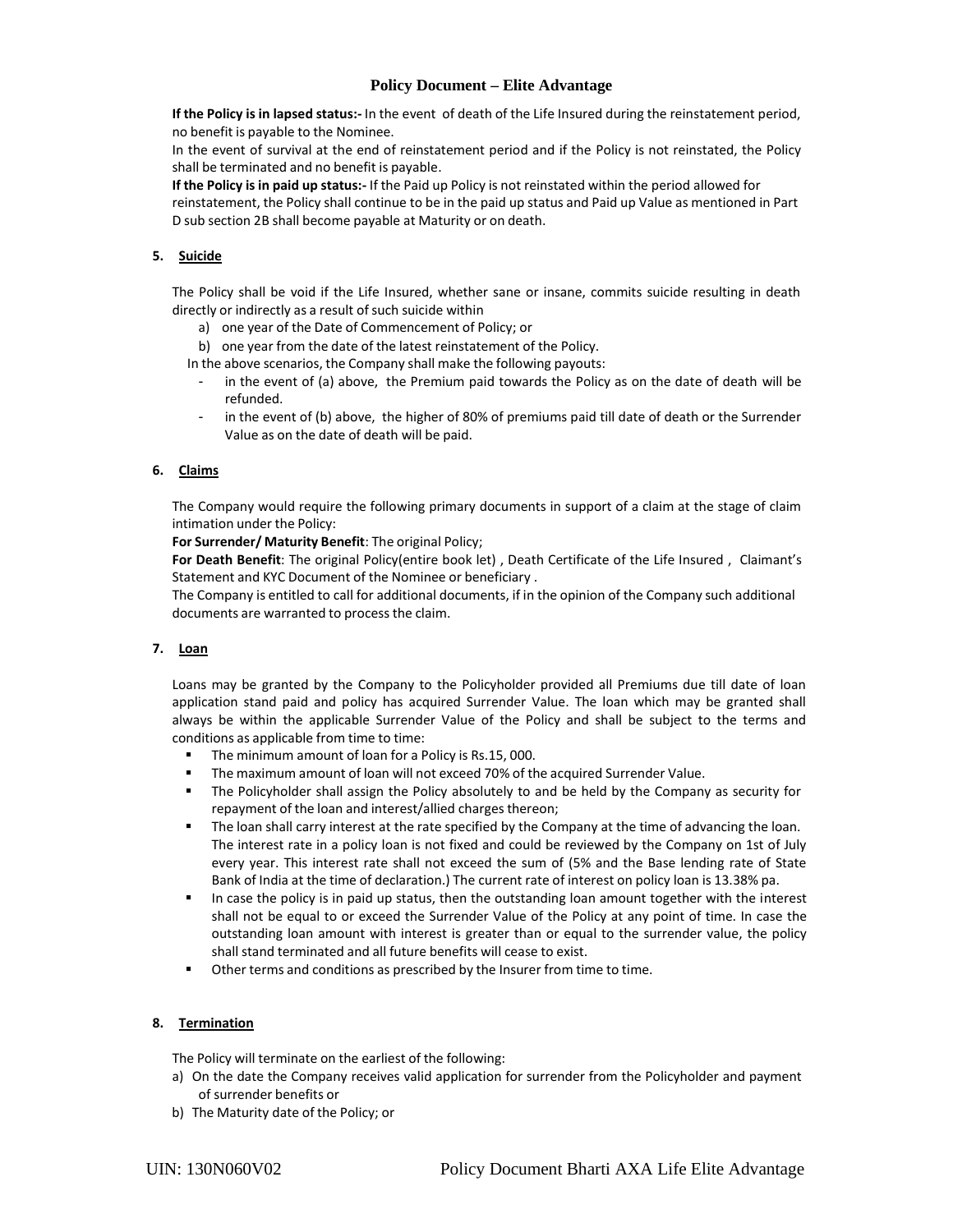- c) Upon receipt of written intimation about the death of Life Insured along with a supporting document to the satisfaction of the Company; or
- d) Settlement on Freelook request

## **9. Policy alterations / Modifications**

Only a duly authorized officer of the Company has the power to effect changes on the Policy/Plan at the request of the Policyholder, subject to the rules of the Company and within the regulatory parameters.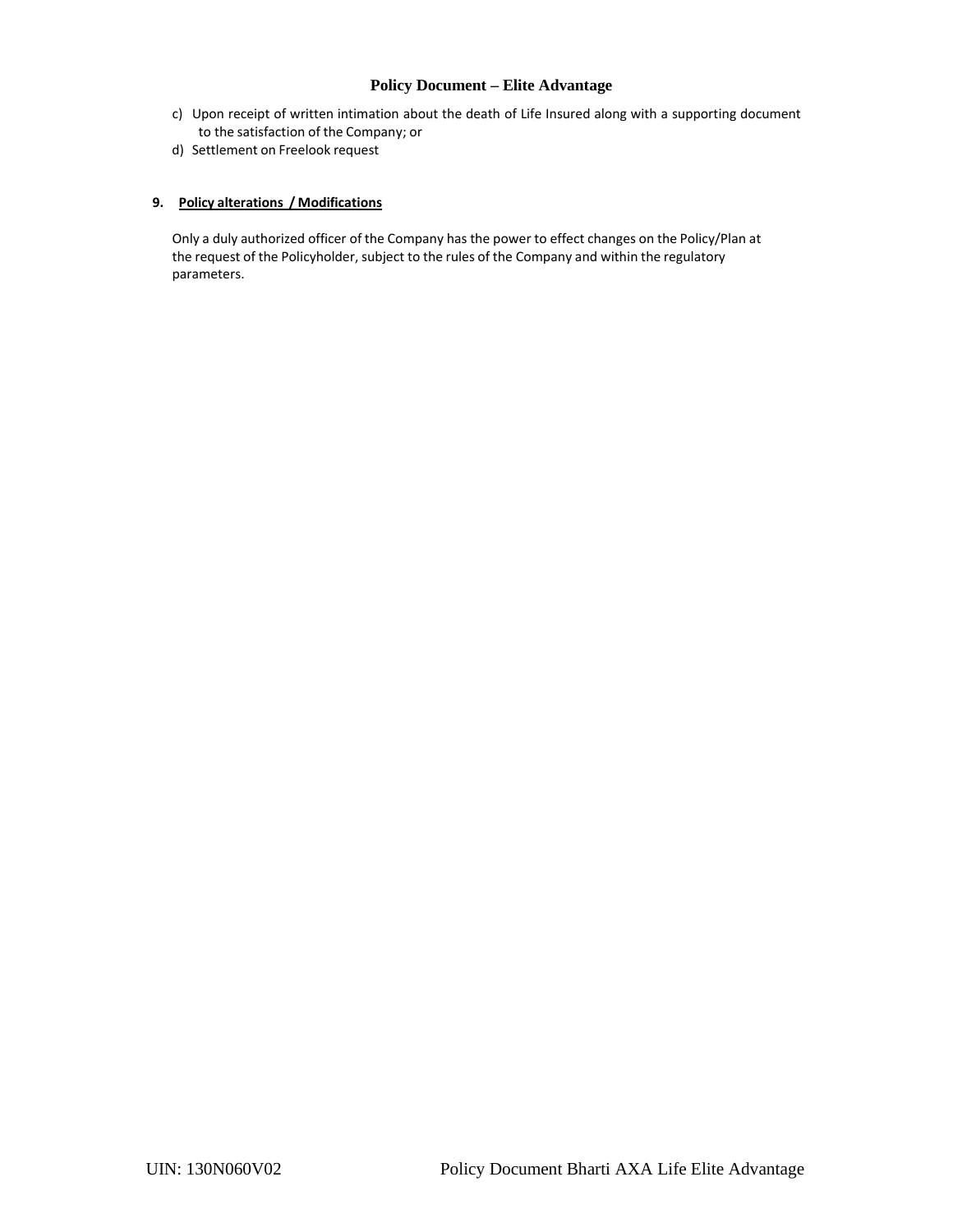#### **PART E**

Part E is not applicable to this Policy.

### **PART F**

### **1. Misstatement of Age and Gender**

Without prejudice to Section 45 of the Insurance Act, 1938 and other applicable lawsin force, if the Life Insured's Age or gender has been misstated, as declared in the proposal, one of the following actions shall be taken:

- a) If the correct Age is higher than the Age declared in the Proposal, the Annualised Premium payable under the Policy shall be altered corresponding to the correct Age of the Life Insured, from the Policy Date and the Policyholder shall pay to the Company the accumulated difference between the original premium as mentioned in the Proposal and such altered premium from the Policy Date up to the date of such payment with interest at such rate and in such manner as per the then prevailing internal guidelines of the Company . If the Policyholder fails to pay the difference of premium with the interest thereon as mentioned above, subject to such other terms and conditions, the Sum Assured will be changed on the basis of correct Age, gender and the premium paid.
- b) If the correct Age of the Life Insured is lower than the Age declared in the Proposal, the Annualized Premium payable under the Policy shall be altered corresponding to the correct Age of Life Insured from the Policy Date and the Company may, at its discretion, refund the accumulated difference between the original premium paid and the altered premium
- c) If in accordance with the correct Age, it is not possible for the Company to alter the terms and conditions of the Policy or the Life Insured does not consent to any alterations proposed by the Company as mentioned above, the Policy shall stand cancelled from the Policy Date and the premium paid shall be refunded subject to the deduction of expenses incurred and payments already made by the Company under the Policy.

### **2. Assignment and Nomination**

Assignment: Assignment should be in accordance with provisions of sec 38 of the Insurance Act 1938 as amended from time to time.

### [A Leaflet containing the simplified version of the provisions of Section 38 is enclosed in appendix - II for *reference]*

**Nomination:** Nomination should be in accordance with provisions of sec 39 of the Insurance Act 1938 as amended from time to time.

[A Leaflet containing the simplified version of the provisions of Section 39 is enclosed in appendix - III for *reference]*

### **3. Incorrectinformation and Non Disclosure**

The Policyholder and the Life Insured under the Policy have an obligation to disclose every fact material for assessment of the risk in connection with issuing the Policy. However, if any of the information provided is incomplete or incorrect, the Company reserves the right to vary the benefits, at the time of payment of such benefit or during the term of the Policy. Further, if there has/had been non disclosure of a material fact, the Company may treat your Policy as void from inception. In case fraud or misrepresentation, the Policy shall be cancelled immediately by paying the surrender value, subject to the fraud or misrepresentation being established by the Company in accordance with Section 45 of the Insurance Act, 1938.

### **4. Taxation**

The tax benefits, if any, on the Policy would be as per the prevailing provisions of the tax laws in India. If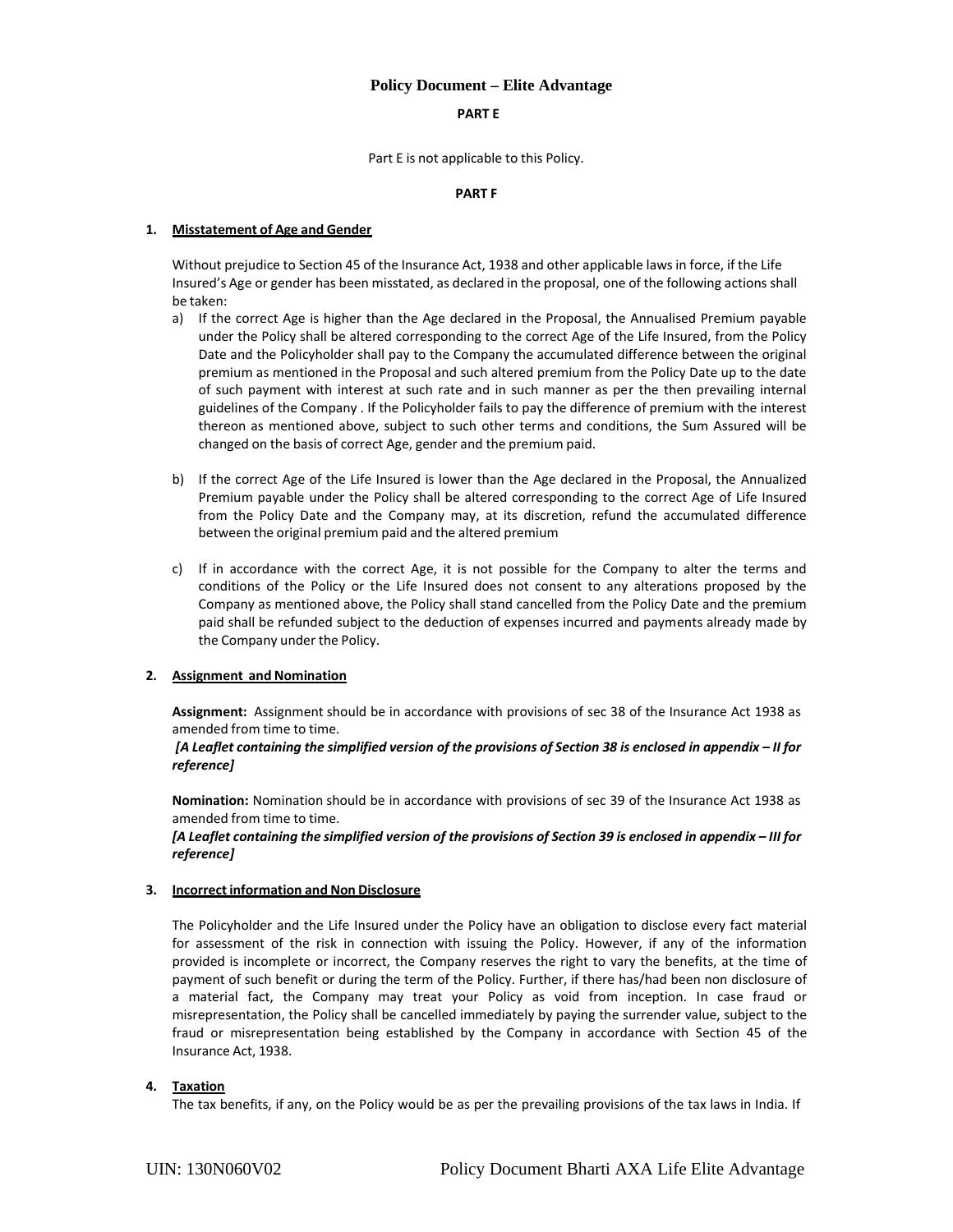required by the relevant legislations prevailing from time to time, the Company will withhold taxes from the benefits payable under the Policy. The Company reserves the right to recover statutory levies including service tax by way of adjustment of the premiums paid by the Policyholder.

#### **5. Notices**

Any notice to be given to the Policyholder under the Policy will be issued by post or electronic mail or telephone facsimile transmission to the latest address/es/fax number/email of the policyholder available in the records of the Company.

### **6. Currency and Place of Payment**

All payments to or by the Company will be in Indian rupees and shall be in accordance with the prevailing Exchange Control regulations and other relevant lawsin force in India.

### **7. Mode of communication**

The Company and the policyholder may exchange communications pertaining to the Policy either through normal correspondence or through electronic mail and the Company shall be within its right to seek clarifications / to carry out the mandates of the policyholder on merits in accordance with such communications. While accepting requests / mandate from the policyholder through electronic mail, the Company may stipulate such conditions as deemed fit to give effect to and comply with the provisions of Information Technology Act 2000 and/ or such other applicable lawsin force from time to time.

### **8. Governing Laws & Jurisdiction**

The terms and conditions of the Policy document shall be governed by and shall be subject to the laws of India. The parties shall submit themselves to the jurisdiction of the competent court/s of law in India in respect of all matters and disputes which may arise out of in connection with the policy document and / or relating to the Policy.

### **9. Term used and its meaning**

Any term not otherwise defined in this Policy document shall have the meaning ascribed to it under Policy as defined here in Part B (J). If a particular term is not defined or otherwise articulated either in the policy document or under the Policy, endeavor shall be to impart the natural meaning to the said term in the context in which it is used.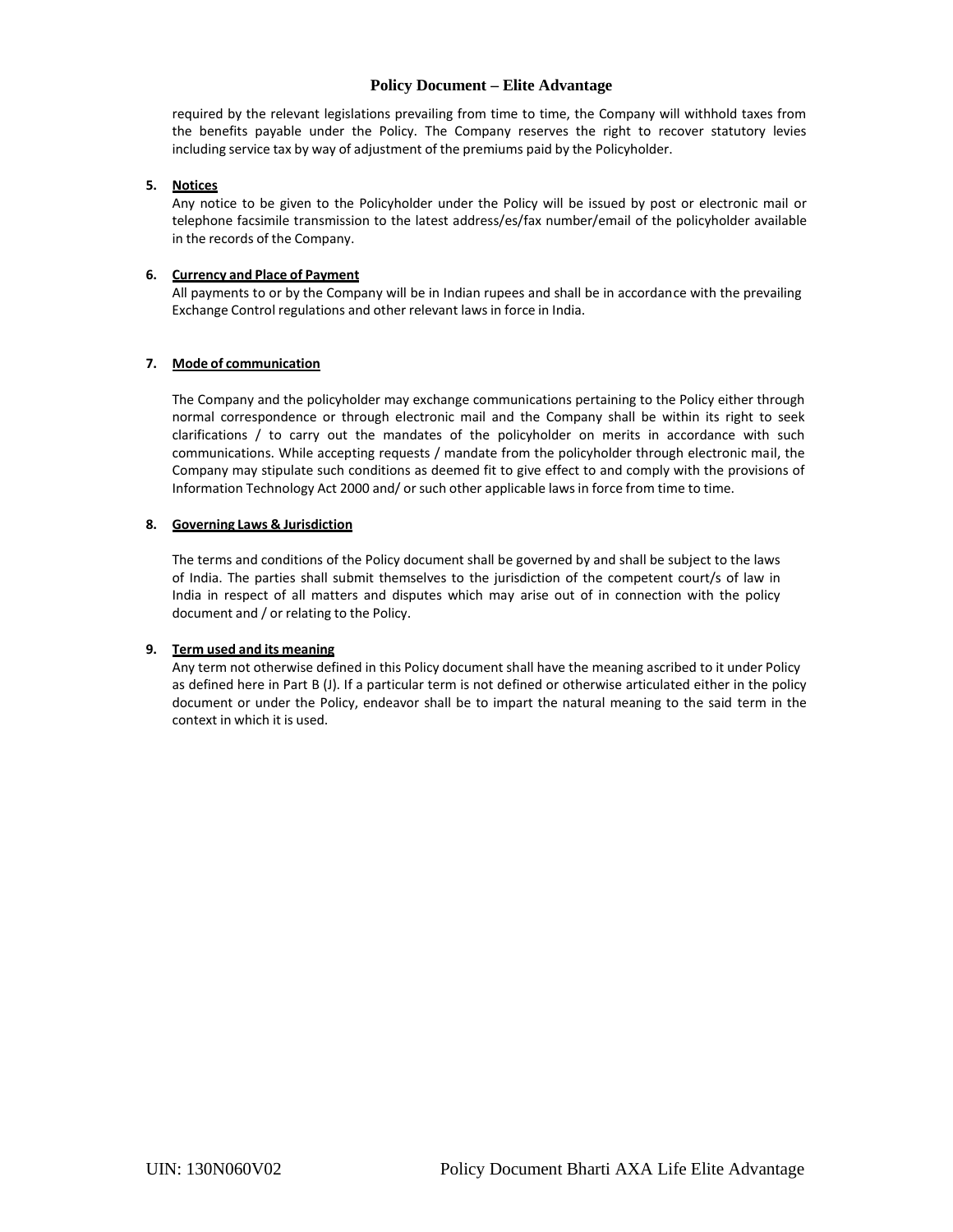#### **PART G**

### **1. Customer Service**

You can seek clarification or assistance on the Policy from the following:

The Agent from whom the Policy was bought

- The Customer Service Representative of The Company at toll free no. 1800 102 4444
- SMS "SERVICE" to 56677
- Email:service@bharti‐axalife.com
- Mail to: Customer Service

Bharti AXA Life Insurance Company Ltd. Unit No. 601 & 602, 6th Floor Raheja Titanium, Off Western Express Highway, Goregaon (E), Mumbai‐400 063

## **2. Grievance Redressal Procedure**

### **Step 1: Inform us about your grievance**

In case you have any grievance, you may approach our Grievance Redressal Cell at any of the below‐ mentioned helplines:

- Lodge your complaint online at www.bharti‐axalife.com
- Call us at our toll free no. 1800 102 4444
- Email us at complaints.unit@bharti‐axalife.com
- Write to us at:
	- Grievance Redressal Cell Bharti AXA Life Insurance Company Ltd. Unit No. 601 & 602, 6th floor, Raheja Titanium, Off Western Express Highway, Goregaon (E), Mumbai‐400 063
- Visit our nearest branch and meet our Grievance Officer who will assist you to redress your grievance/lodge your complaint.

### **Step 2: Tell us if you are not satisfied**

In case you are not satisfied with the decision of the above office you may contact our Grievance Officer within 8 weeks of receipt of the resolution communication at any of the below-mentioned helplines:

Write to our Grievance Officer at:

Bharti AXA Life Insurance Company Ltd. Unit No. 601 & 602, 6th floor, Raheja Titanium, Off Western Express Highway, Goregaon (E), Mumbai‐400 063

Email us at head.customerservice@bharti‐axalife.com

You are requested to inform us about your concern (if any) within 8 weeks of receipt of resolution as stated above, failing which it will be construed that the complaint is satisfactorily resolved.

### **Step 3: If you are not satisfied with the resolution provided by the company**

In case you are not satisfied with the decision/ resolution of the Company, you may approach the Insurance Ombudsman. The complete list of Insurance Ombusdsman is appended below in Appendix I or please visit:

- www.bharti‐axalife.com
- www.irdaindia.org/ombudsmenlist

For informative purpose and for your ready reference, the relevant clauses of the Insurance Act,1938 are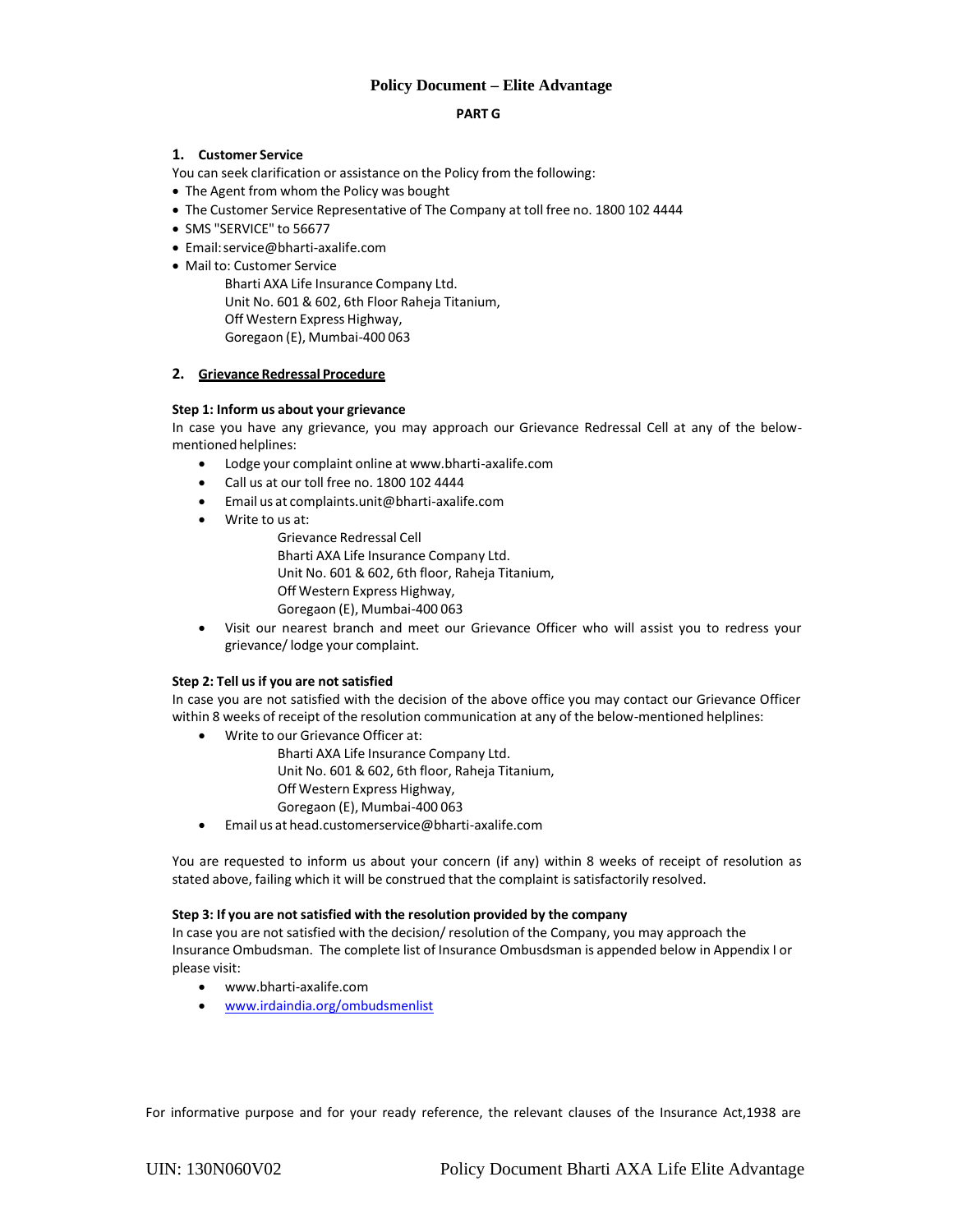reproduced below:

#### **Section 41 of the Insurance Act, 1938:**

**(1)** "No person shall allow or offer to allow, either directly or indirectly, as an inducement to any person to take out or renew or continue an insurance in respect of any kind of risk relating to lives or property in India, any rebate of the whole or part of the commission payable or any rebate of the premium shown on the policy, nor shall any person taking out or renewing or continuing a policy accept any rebate, except such rebate as may be allowed in accordance with the published prospectus or tables of the insurer:

**Provided** that acceptance by an insurance agent of commission in connection with a policy of life insurance taken out by himself on his own life shall not be deemed to be acceptance of a rebate of premium within the meaning of this sub‐section if at the time of such acceptance the insurance agent satisfies the prescribed conditions establishing that he is a *bona fide* insurance agent employed by the insurer.

**(2)** Any person making default in complying with the provisions of this section shall be liable for a penalty which may extend to ten lakh rupees."

#### **Section 45 of Insurance Act, 1938:**

Fraud, Misrepresentation and forfeiture would be dealt with in accordance with provisions of Sec 45 of the Insurance Act 1938 as amended from time to time. *[A Leaflet containing the simplified version of the provisions of Section 45 is enclosed in appendix – IV for reference]*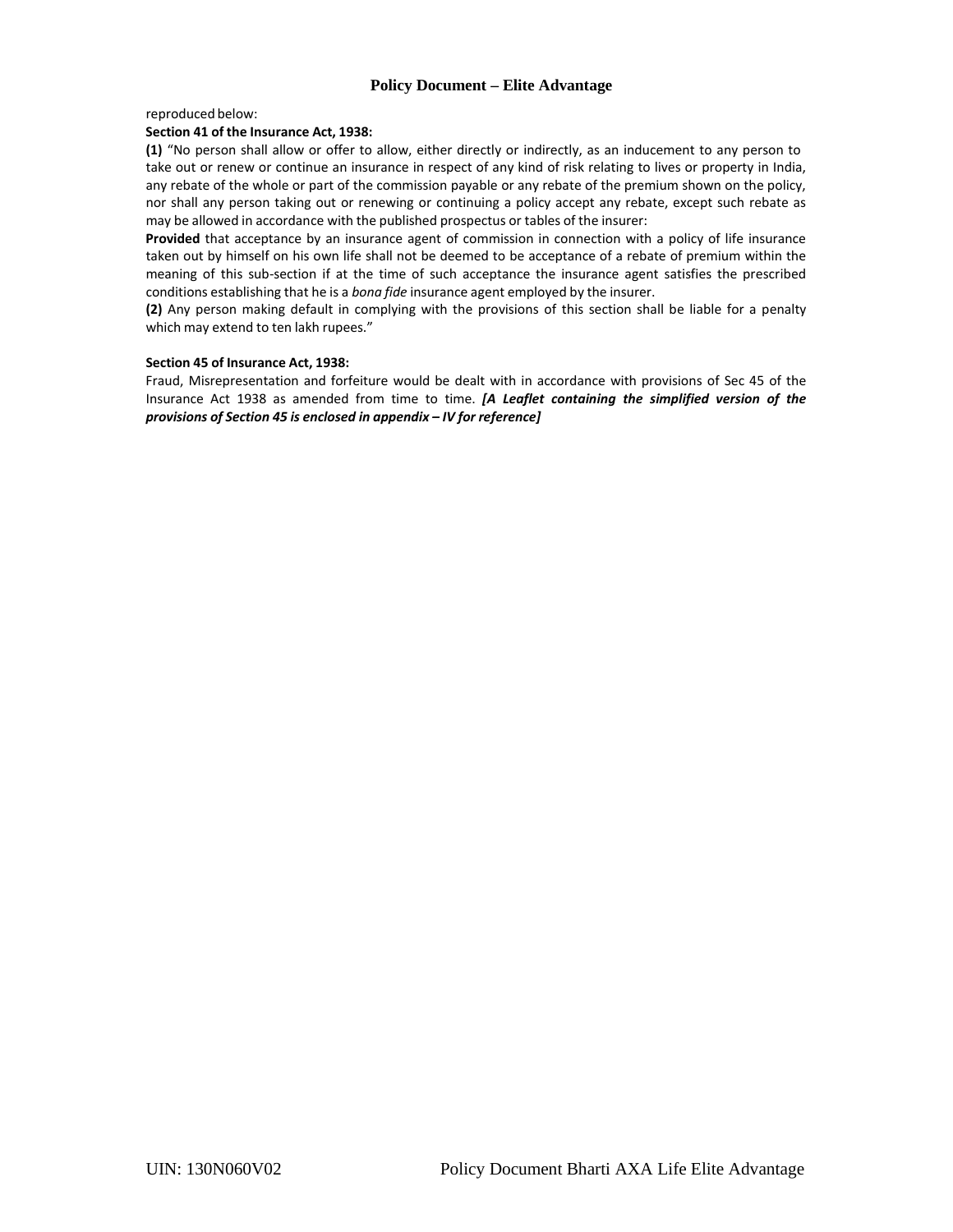#### **Appendix I ‐ List of Ombudsman (For the updated list you may refer to IRDA website)**

| Office of the Ombudsman                                                                                                                                                                                   | <b>Contact Details</b>                                                                           | <b>Areas of Jurisdiction</b>                                                                |
|-----------------------------------------------------------------------------------------------------------------------------------------------------------------------------------------------------------|--------------------------------------------------------------------------------------------------|---------------------------------------------------------------------------------------------|
| AHMEDABAD-Shri. / Smt.<br>Office of the Insurance Ombudsman,<br>2nd floor, Ambica House,<br>Near C.U. Shah College,<br>5, Navyug Colony, Ashram Road,<br>Ahmedabad - 380 014.                             | Tel.: 079 - 27546150 / 27546139<br>Fax: 079 - 27546142<br>Email: bimalokpal.ahmedabad@gbic.co.in | Gujarat,<br>Dadra & Nagar Haveli,<br>Daman and Diu                                          |
| BENGALURU - Shri. M. Parshad<br>Office of the Insurance Ombudsman,<br>Jeevan Soudha Building, PID No. 57-27-N-19<br>Ground Floor, 19/19, 24th Main Road,<br>JP Nagar, Ist Phase,<br>Bengaluru - 560 078.  | Tel.: 080 - 26652048 / 26652049<br>Email: bimalokpal.bengaluru@gbic.co.in                        | Karnataka                                                                                   |
| <b>BHOPAL - Shri. R K Srivastava</b><br>Office of the Insurance Ombudsman,<br>Janak Vihar Complex, 2nd Floor,<br>6, Malviya Nagar, Opp. Airtel Office,<br>Near New Market,<br>Bhopal-462003.              | Tel.: 0755 - 2769201 / 2769202<br>Fax: 0755 - 2769203<br>Email: bimalokpal.bhopal@gbic.co.in     | Madhya Pradesh<br>Chattisgarh                                                               |
| BHUBANESHWAR - Shri, B. N. Mishra<br>Office of the Insurance Ombudsman,<br>62, Forest park,<br>Bhubneshwar-751009.                                                                                        | Tel.: 0674 - 2596461 /2596455<br>Fax: 0674 - 2596429<br>Email: bimalokpal.bhubaneswar@gbic.co.in | Orissa                                                                                      |
| CHANDIGARH - Shri. Manik B. Sonawane<br>Office of the Insurance Ombudsman,<br>S.C.O. No. 101, 102 & 103, 2nd Floor,<br>Batra Building, Sector 17 - D,<br>Chandigarh - 160 017.                            | Tel.: 0172 - 2706196 / 2706468<br>Fax: 0172 - 2708274<br>Email: bimalokpal.chandigarh@gbic.co.in | Punjab,<br>Haryana,<br>Himachal Pradesh,<br>Jammu & Kashmir,<br>Chandigarh.                 |
| <b>CHENNAI - Shri Virander Kumar</b><br>Office of the Insurance Ombudsman,<br>Fatima Akhtar Court, 4th Floor, 453,<br>Anna Salai, Teynampet,<br>CHENNAI-600018.                                           | Tel.: 044 - 24333668 / 24335284<br>Fax: 044 - 24333664<br>Email: bimalokpal.chennai@gbic.co.in   | Tamil Nadu,<br>Pondicherry Town and<br>Karaikal (which are part of Pondicherry).            |
| DELHI - Smt. Sandhya Baliga<br>Office of the Insurance Ombudsman,<br>2/2 A, Universal Insurance Building,<br>Asaf Ali Road,<br>New Delhi - 110 002.                                                       | Tel.: 011 - 23239633 / 23237539<br>Fax: 011 - 23230858<br>Email: bimalokpal.delhi@gbic.co.in     | Delhi                                                                                       |
| GUWAHATI - Sh. / Smt.<br>Office of the Insurance Ombudsman,<br>Jeevan Nivesh, 5th Floor,<br>Nr. Panbazar over bridge, S.S. Road,<br>Guwahati - 781001(ASSAM).                                             | Tel.: 0361 - 2132204 / 2132205<br>Fax: 0361 - 2732937<br>Email: bimalokpal.guwahati@gbic.co.in   | Assam,<br>Meghalaya,<br>Manipur,<br>Mizoram,<br>Arunachal Pradesh,<br>Nagaland and Tripura. |
| HYDERABAD - Shri. G. Rajeswara Rao<br>Office of the Insurance Ombudsman,<br>6-2-46, 1st floor, "Moin Court",<br>Lane Opp. Saleem Function Palace,<br>A. C. Guards, Lakdi-Ka-Pool,<br>Hyderabad - 500 004. | Tel.: 040 - 65504123 / 23312122<br>Fax: 040 - 23376599<br>Email: bimalokpal.hyderabad@gbic.co.in | Andhra Pradesh,<br>Telangana,<br>Yanam and<br>part of Territory of Pondicherry.             |
| JAIPUR - Shri. Ashok K. Jain<br>Office of the Insurance Ombudsman,<br>Jeevan Nidhi - II Bldg., Gr. Floor,<br>Bhawani Singh Marg,<br>Jaipur - 302 005.                                                     | Tel.: 0141 - 2740363<br>Email: bimalokpal.jaipur@gbic.co.in                                      | Rajasthan                                                                                   |
| ERNAKULAM - Shri. P. K. Vijayakumar<br>Office of the Insurance Ombudsman,<br>2nd Floor, Pulinat Bldg.,<br>Opp. Cochin Shipyard, M. G. Road,<br>Ernakulam - 682 015.                                       | Tel.: 0484 - 2358759 / 2359338<br>Fax: 0484 - 2359336<br>Email: bimalokpal.ernakulam@gbic.co.in  | Kerala,<br>Lakshadweep,<br>Mahe-a part of Pondicherry                                       |
| KOLKATA - Shri. K. B. Saha<br>Office of the Insurance Ombudsman,<br>Hindustan Bldg. Annexe, 4th Floor,<br>4, C.R. Avenue,                                                                                 | Tel.: 033 - 22124339 / 22124340<br>Fax: 033 - 22124341<br>Email: bimalokpal.kolkata@gbic.co.in   | West Bengal,<br>Bihar,<br>Sikkim,<br>Jharkhand,                                             |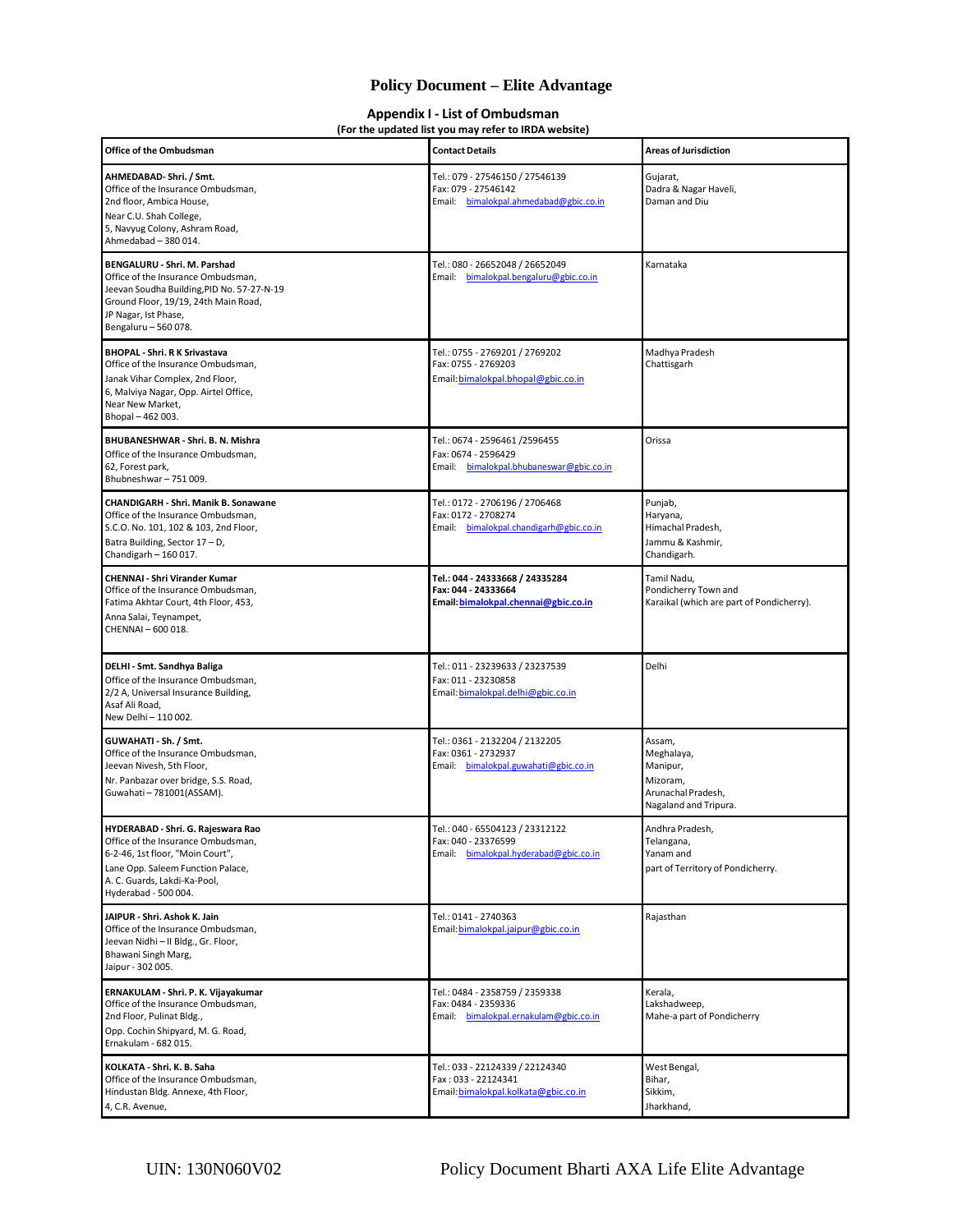| KOLKATA - 700 072.                                                                                                                                                                   |                                                                                               | Andaman & Nicobar Islands.                                                             |
|--------------------------------------------------------------------------------------------------------------------------------------------------------------------------------------|-----------------------------------------------------------------------------------------------|----------------------------------------------------------------------------------------|
| LUCKNOW - Shri. N. P. Bhagat<br>Office of the Insurance Ombudsman,<br>6th Floor, Jeevan Bhawan, Phase-II,<br>Nawal Kishore Road, Hazratganj,<br>Lucknow - 226 001.                   | Tel.: 0522 - 2231330 / 2231331<br>Fax: 0522 - 2231310<br>Email: bimalokpal.lucknow@gbic.co.in | Uttar Pradesh,<br>Uttaranchal.                                                         |
| MUMBAI - Shri. A. K. Dasgupta<br>Office of the Insurance Ombudsman,<br>3rd Floor, Jeevan Seva Annexe,<br>S. V. Road, Santacruz (W),<br>Mumbai - 400 054.                             | Tel.: 022 - 26106552 / 26106960<br>Fax: 022 - 26106052<br>Email: bimalokpal.mumbai@gbic.co.in | Goa,<br>Mumbai Metropolitan Region<br>excluding Navi Mumbai & Thane.                   |
| Pune - Shri, A. K. Sahoo<br>Office of the Insurance Ombudsman,<br>Jeevan Darshan Bldg., 2nd Floor,<br>C.T.S. No.s. 195 to 198,<br>N.C. Kelkar Road, Narayan Peth,<br>Pune - 411 030. | Tel.: 020 - 32341320<br>Email: bimalokpal.pune@gbic.co.in                                     | Maharashtra,<br>Area of Navi Mumbai and Thane<br>excluding Mumbai Metropolitan Region. |

#### **BEWARE OF SPURIOUS PHONE CALLS AND FICTITIOUS/FRAUDULENT OFFERS**

IRDA clarifies to public that

. IRDA or its officials do not involve in activities like sale of any kind of insurance or financial products nor invest premiums **IRDA does not announce bonus.**

Public receiving such phone calls are requested to lodge a police complaint along with the details of the phone call, number

#### **Appendix II: Section 38 - Assignment and Transfer of Insurance Policies**

Assignment or transfer of a policy should be in accordance with Section 38 of the Insurance Act, 1938 as amended by Insurance Laws (Amendment) Ordinance dtd 26.12.2014. The extant provisions in this regard are as follows:

- 1. This policy may be transferred/assigned, wholly or in part, with or without consideration.
- 2. An Assignment may be effected in a policy by an endorsement upon the policy itself or by a separate instrument under notice to the Insurer.
- 3. The instrument of assignment should indicate the fact of transfer or assignment and the reasons for the assignment or transfer, antecedents of the assignee and terms on which assignment is made.
- 4. The assignment must be signed by the transferor or assignor or duly authorized agent and attested by at least one witness.
- 5. The transfer of assignment shall not be operative as against an insurer until a notice in writing of the transfer or assignment and either the said endorsement or instrument itself or copy there of certified to be correct by both transferor and transferee or their duly authorised agents have been delivered to the insurer.
- 6. Fee to be paid for assignment or transfer can be specified by the Authority through Regulations.
- 7. On receipt of notice with fee, the insurer should Grant a written acknowledgement of receipt of notice. Such notice shall be conclusive evidence against the insurer of duly receiving the notice.
- 8. If the insurer maintains one or more places of business, such notices shall be delivered only at the place where the policy is being serviced.
- 9. The insurer may accept or decline to act upon any transfer or assignment or endorsement, if it has sufficient reasons to believe that it is
	- a. not bonafide or
	- b. not in the interest of the policyholder or
	- c. not in public interest or
	- d. is for the purpose of trading of the insurance policy.
- 10. Before refusing to act upon endorsement, the Insurer should record the reasons in writing and communicate the same in writing to Policyholder within 30 days from the date of policyholder giving a notice of transfer or assignment.
- 11. In case of refusal to act upon the endorsement by the Insurer, any person aggrieved by the refusal may prefer a claim to IRDAI within 30 days of receipt of the refusal letter from the Insurer.
- 12. The priority of claims of persons interested in an insurance policy would depend on the date on which the notices of assignment or transfer is delivered to the insurer; where there are more than one instruments of transfer or assignment, the priority will depend on dates of delivery of such notices. Any dispute in this regard as to priority should be referred to Authority.
- 13. Every assignment or transfer shall be deemed to be absolute assignment or transfer and the assignee or transferee shall be deemed to be absolute assignee or transferee, except
	- a. where assignment or transfer is subject to terms and conditions of transfer or assignment OR
		- b. where the transfer or assignment is made upon condition that
			- i. the proceeds under the policy shall become payable to policyholder or nominee(s) in the event of assignee or transferee dying before the insured OR
			- ii. the insured surviving the term of the policy
			- Such conditional assignee will not be entitled to obtain a loan on policy or surrender the policy. This provision will prevail notwithstanding any law or custom having force of law which is contrary to the above position.
- 14. In other cases, the insurer shall, subject to terms and conditions of assignment, recognize the transferee or assignee named in the notice as the absolute transferee or assignee and such person
	- a. shall be subject to all liabilities and equities to which the transferor or assignor was subject to at the date of transfer or assignment and
	- b. may institute any proceedings in relation to the policy
	- c. obtain loan under the policy or surrender the policy without obtaining the consent of the transferor or assignor or making him a party to the proceedings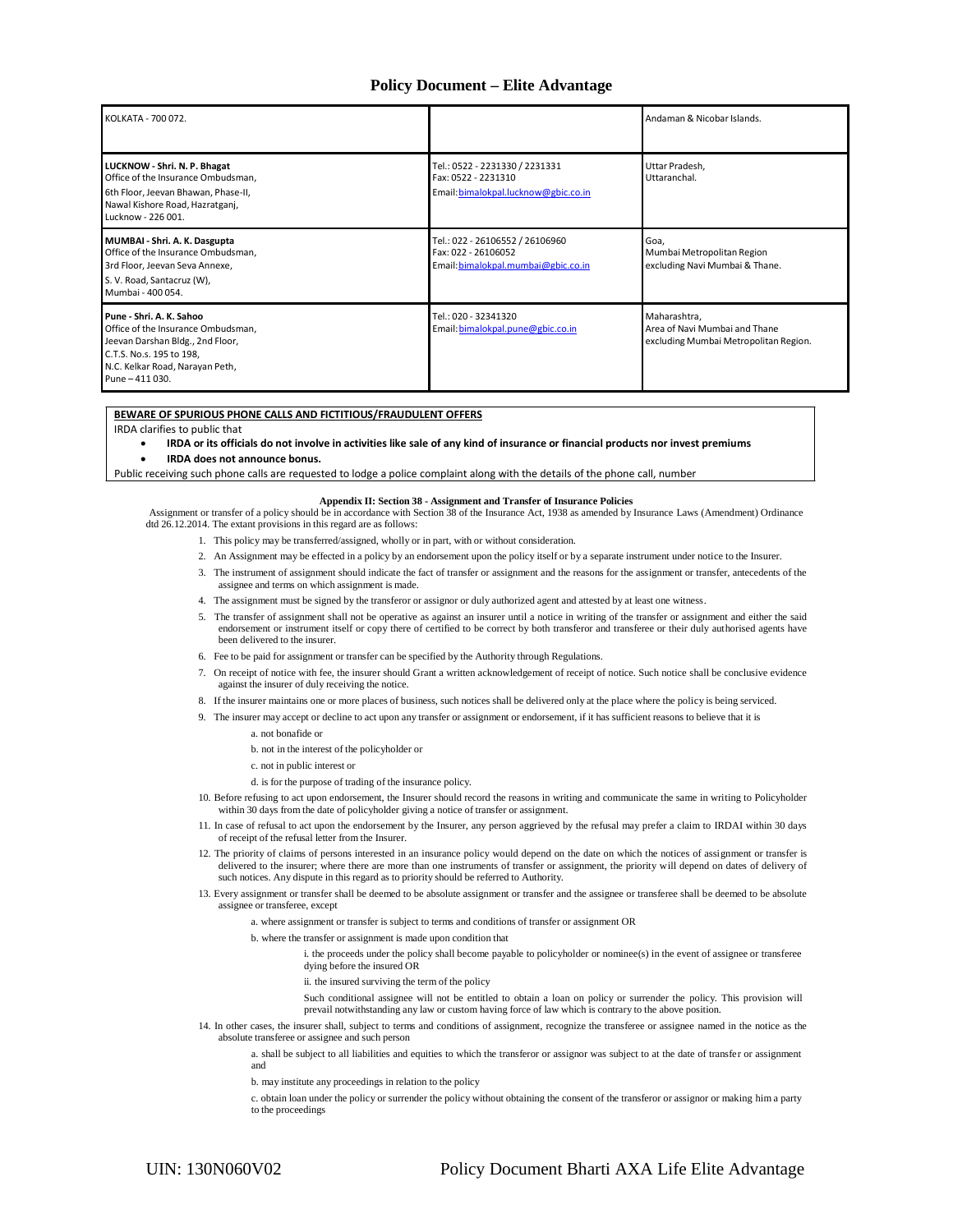15. Any rights and remedies of an assignee or transferee of a life insurance policy under an assignment or transfer effected before commencement of the Insurance Laws (Amendment) Ordinance, 2014 shall not be affected by this section.

*[ Disclaimer : This is not a comprehensive list of amendments of Insurance Laws (Amendment) Ordinance,2014 and only a simplified version prepared for general information. Policy Holders are advised to refer to Original Ordinance Gazette Notification dated December 26 , 2014 for complete and accurate details. ]*

#### **Appendix III: Section 39 - Nomination by policyholder**

Nomination of a life insurance Policy is as below in accordance with Section 39 of the Insurance Act, 1938 as amended by Insurance Laws (Amendment) Ordinance dtd 26.12.2014. The extant provisions in this regard are as follows:

- 1. The policyholder of a life insurance on his own life may nominate a person or persons to whom money secured by the policy shall be paid in the event of his death.
- 2. Where the nominee is a minor, the policyholder may appoint any person to receive the money secured by the policy in the event of policyholder's death during the minority of the nominee. The manner of appointment to be laid down by the insurer.
- 3. Nomination can be made at any time before the maturity of the policy.
- 4. Nomination may be incorporated in the text of the policy itself or may be endorsed on the policy communicated to the insurer and can be registered by the insurer in the records relating to the policy.
- 5. Nomination can be cancelled or changed at any time before policy matures, by an endorsement or a further endorsement or a will as the case may be.
- 6. A notice in writing of Change or Cancellation of nomination must be delivered to the insurer for the insurer to be liable to such nominee. Otherwise, insurer will not be liable if a bonafide payment is made to the person named in the text of the policy or in the registered records of the insurer
- 7. Fee to be paid to the insurer for registering change or cancellation of a nomination can be specified by the Authority through Regulations.
- 8. On receipt of notice with fee, the insurer should grant a written acknowledgement to the policyholder of having registered a nomination or cancellation or change thereof.
- 9. A transfer or assignment made in accordance with Section 38 shall automatically cancel the nomination except in case of assignment to the insurer or other transferee or assignee for purpose of loan or against security or its reassignment after repayment. In such case, the nomination will not get cancelled to the extent of insurer's or transferee's or assignee's interest in the policy. The nomination will get revived on repayment of the loan.
- 10. The right of any creditor to be paid out of the proceeds of any policy of life insurance shall not be affected by the no mination.
- 11. In case of nomination by policyholder whose life is insured, if the nominees die before the policyholder, the proceeds are payable to policyholder or his heirs or legal representatives or holder of succession certificate.
- 12. In case nominee(s) survive the person whose life is insured, the amount secured by the policy shall be paid to such survivor(s).
- 13. Where the policyholder whose life is insured nominates his
	- a. parents or
	- b. spouse or
	- c. children or
	- d. spouse and children
	- e. or any of them

the nominees are beneficially entitled to the amount payable by the insurer to the policyholder unless it is proved that policyholder could not have conferred such beneficial title on the nominee having regard to the nature of his title.

- 14. If nominee(s) die after the policyholder but before his share of the amount secured under the policy is paid, the share o f the expired nominee(s) shall be payable to the heirs or legal representative of the nominee or holder of succession certificate of such nominee(s).
- 15. The provisions of sub-section 7 and 8 (13 and 14 above) shall apply to all life insurance policies maturing for payment after the commencement of Insurance Laws (Amendment) Ordinance, 2014 (i.e 26.12.2014).
- 16. If policyholder dies after maturity but the proceeds and benefit of the policy has not been paid to him because of his death, his nominee(s) shall be entitled to the proceeds and benefit of the policy.
- 17. The provisions of Section 39 are not applicable to any life insurance policy to which Section 6 of Married Women's Property Act, 1874 applies or has at any time applied except where before or after Insurance Laws (Ordinance) 2014, a nomination is made in favour of spouse or children or spouse and children whether or not on the face of the policy it is mentioned that it is made under Section 39. Where nomination is intended to be made to spouse or children or spouse and children under Section 6 of MWP Act, it should be specifically mentioned on the policy. In such a case only, the provisions of Section 39 will not apply.

*[ Disclaimer : This is not a comprehensive list of amendments of Insurance Laws (Amendment) Ordinance,2014 and only a simplified version prepared for general information. Policy Holders are advised to refer to Original Ordinance Gazette Notification dated December 26 , 2014 for complete and accurate details. ]*

#### **Appendix IV: Section 45 – Policy shall not be called in question on the ground of mis-statement after three years**

Provisions regarding policy not being called into question in terms of Section 45 of the Insurance Act, 1938, as amended by Insurance Laws (Amendment) Ordinance dtd 26.12.2014 are as follows:

- 1. No Policy of Life Insurance shall be called in question **on any ground whatsoever** after expiry of 3 yrs from
	- a. the date of issuance of policy or
	- b. the date of commencement of risk or
	- c. the date of revival of policy or
	- d. the date of rider to the policy
	- whichever is later.
- 2. On the ground of fraud, a policy of Life Insurance may be called in question within 3 years from
	- a. the date of issuance of policy or
	- b. the date of commencement of risk or
	- c. the date of revival of policy or
	- d. the date of rider to the policy